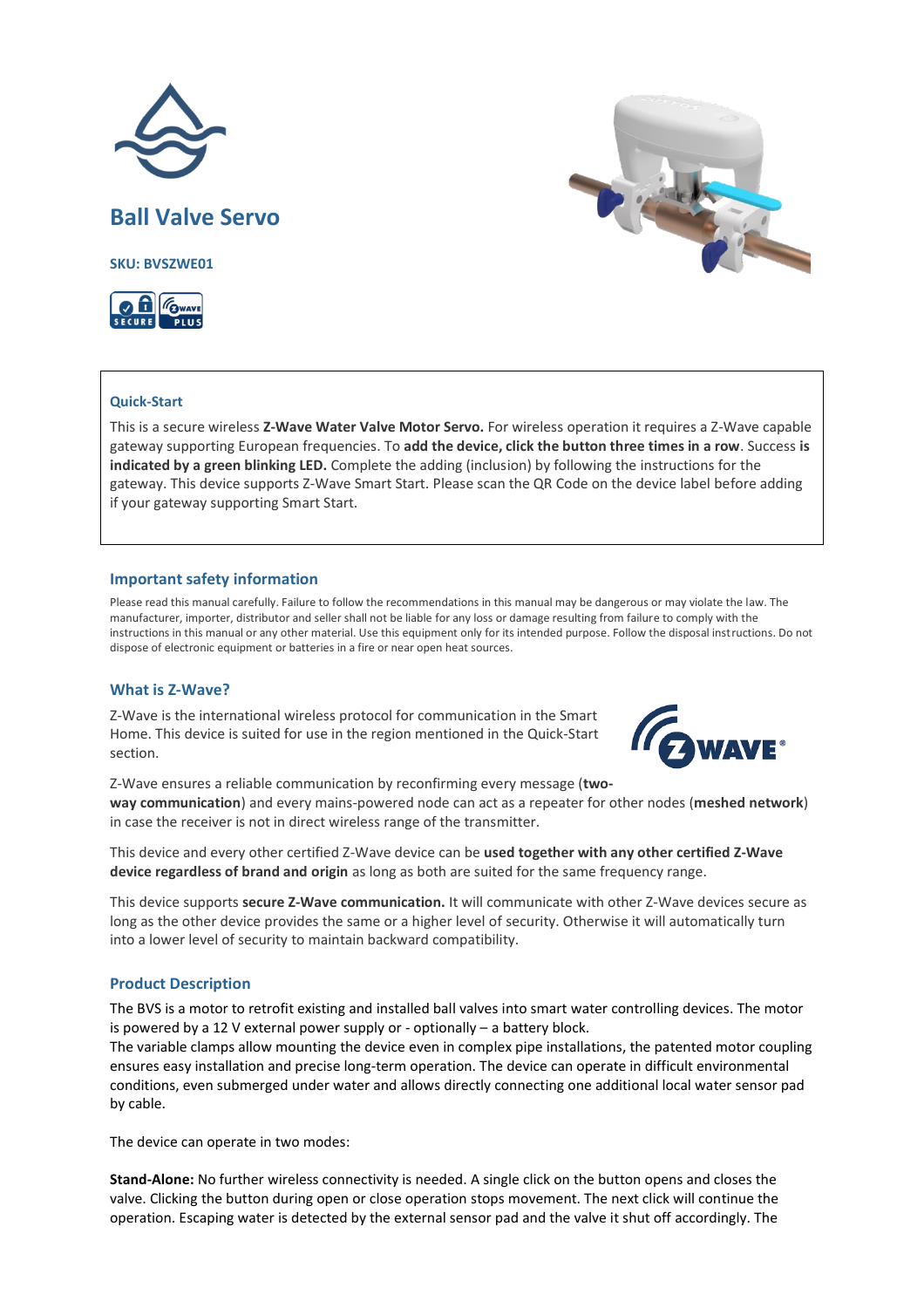button on the device allows clearing the alarm. Device in factory reset state operate in stand-alone mode without further configuration.

**Z-Wave Network Mode:** The device is added to a Z-Wave network as Z-Wave Binary Switch Device. Adding can be achieved using Smart Start or Classical Z-Wave Inclusion. All functions of the Stand-Alone mode remain active. Leakage or Temperature Alarms are forwarded to the Z-Wave Gateway and other Z-Wave device are able to control the motor.

# **Calibration**

The BSV is able to both measure the rotation angle and detect the end positions of the handle. It can therefore gently reach the end positions to avoid any friction and unneeded mechanical stress. Whenever the device is powered or repowered it will do a calibration run first. To start the calibration just hit the button once. You will witness some movements of the handle and after 10…20 seconds the device is ready to operate.

Calibration requires that the BVS is mounted to a ball valve. The device will detect if no valve is present and stop calibration. In this case the operation of the handle (both by button and by wireless command) is disabled.

# **Prepare for Installation / Reset**

In order to include (add) a Z-Wave device to a network it **must be in factory default state.** Please make sure to reset the device into factory default. You can do this by performing an Exclusion operation as described below in the manual. Every Z-Wave controller is able to perform this operation however it is recommended to use the primary controller of the previous network to make sure the very device is excluded properly from this network.

## **Reset to factory default**

This device also allows to be reset without any involvement of a Z-Wave controller. This procedure should only be used when the primary controller is inoperable:

Keep the button pressed for 10 seconds. Then click the button 5 times. The yellow LED will light up to confirm factory reset.

# **Installation**

- 1. Make sure the power is disconnected.
- 2. Choose the right size of the fork according to the size of the valve handle.
- 3. Make sure the two tightening knobs and the handle face opposite direction (handle must have clearance to move)
- 4. Tighten clamps with hands while holding down the BVS.
- 5. If needed unplug the dust cover and connect the local Water Sensor Probe.
- 6. Connect the DC Power Adapter to the power wire coming from the BVS and tighten the water seal.
- 7. Plugin the power adaptor into 230 V power socket.



The BVS is designed for outdoor deployments. To prevent mis-operation by rain etc. users can disable the touch sense button. Once disabled the only accepted operation of the button is the reactivation. The operation of the touch sense button can also be enabled/disabled using Z-Wave configuration parameter #67.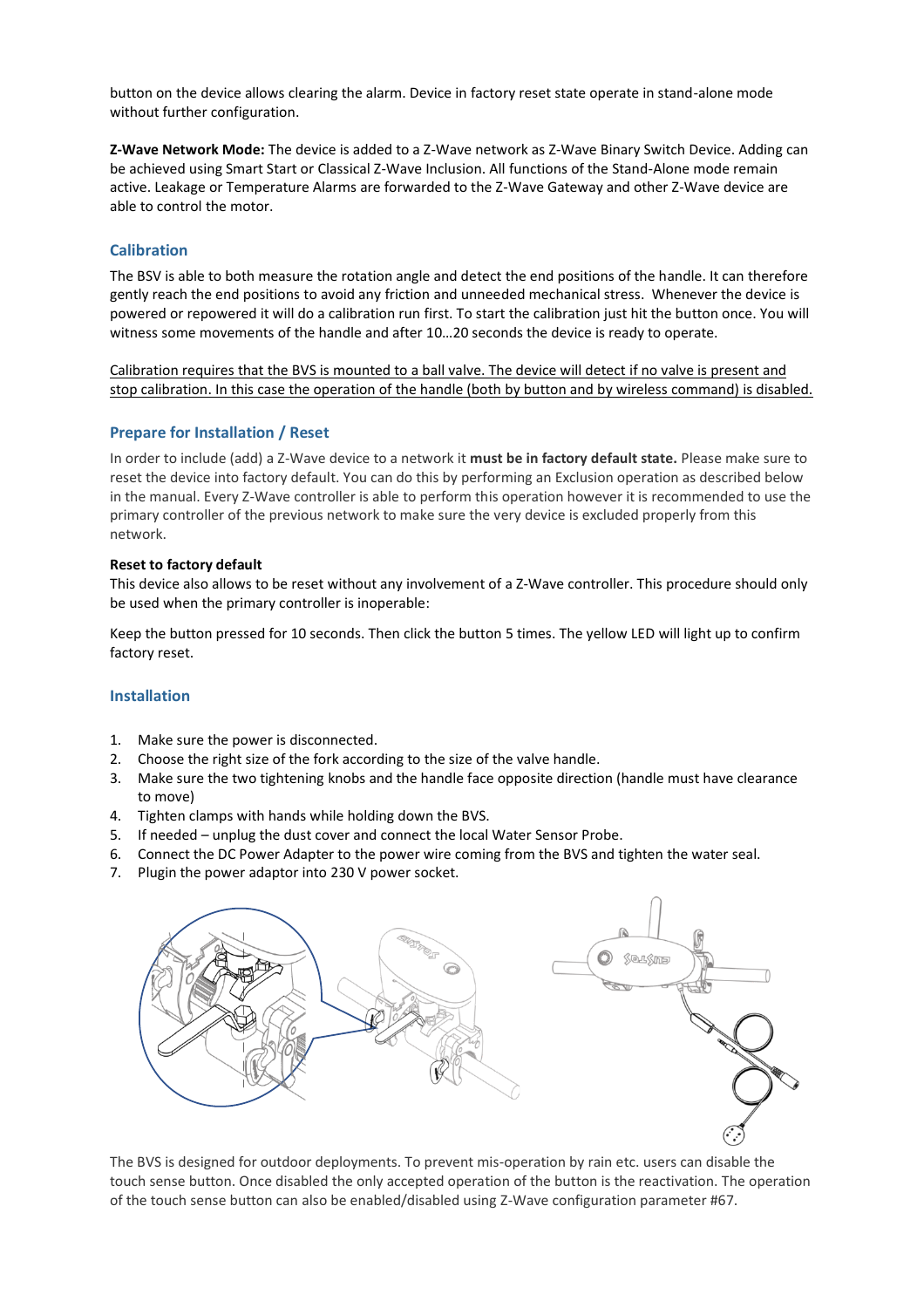Enabling and disabling is performed by holding down the button for 3 seconds followed by three short clicks on the button.

# **Inclusion/Exclusion**

On factory default the device does not belong to any Z-Wave network. The device needs to be **added to an existing wireless network** to communicate with the devices of this network. This process is also called **Inclusion**.

Devices can also be removed from a network. This process is also called **Exclusion**. Both processes are initiated by the primary controller of the Z-Wave network. This controller is turned into inclusion respective exclusion mode. Inclusion and Exclusion is then performed doing a special manual action right on the device.

## **Adding**

When using Smart start just scan the QR code on your device.

When using classical Z-Wave inclusion, triple click the button. Success is indicated by a green LED blinking for one second plus two short beeps by the buzzer

## **Removing**

Triple click the button. Success is indicated by a green LED blinking for one second plus two short beeps by the buzzer

## **Usage**

## **Button Usage**

The device has one single button with a three color Led built in. You can click on the button or keep the button pushed for some seconds. The BVS will help you counting the second by beeping every second. The device is designed for outdoor use and must prevent malfunction caused by water drops on the button. Hence, please push the button firmly (not too shy) even for clicking so that the touchless button will recognize your finger.

#### **Local or remote open and close of the valve**

Single click on the button starts the opening or closing action. Clicking the button during phase of movement stops the movement. Another click of the button resume operation. (Please note that first operation of valve after power on will always cause calibration. Refer to chapter 'calibration' for more details.)

Z-Wave commands allow opening and closing of the valve using ON/OFF commands.

#### **Local Alarm**

When the local sensor probe is attached it will detect water and cause an alarm. The alarm is reported to a Z-Wave controller – when in Z-Wave network mode - and it causes the valve to close. Blinking of red Led plus frequent sound of the buzzer indicate the alarm status. You can't operate the valve anymore before alarm is cleared.

To clear alarm perform two short clicks on the button (the buzzer will stop and the LED blinks green) and then keep the button pressed for two seconds (count two beeps). Triple green link of the LED confirms clearing the alarm.

#### **Local Sensors**

The device has built-in sensors that send sensor values to the Z-Wave Gateway when connected.

- Temperature Sensor Value
- Temperature Overheat Alarm (0x04-0x02, heat detected)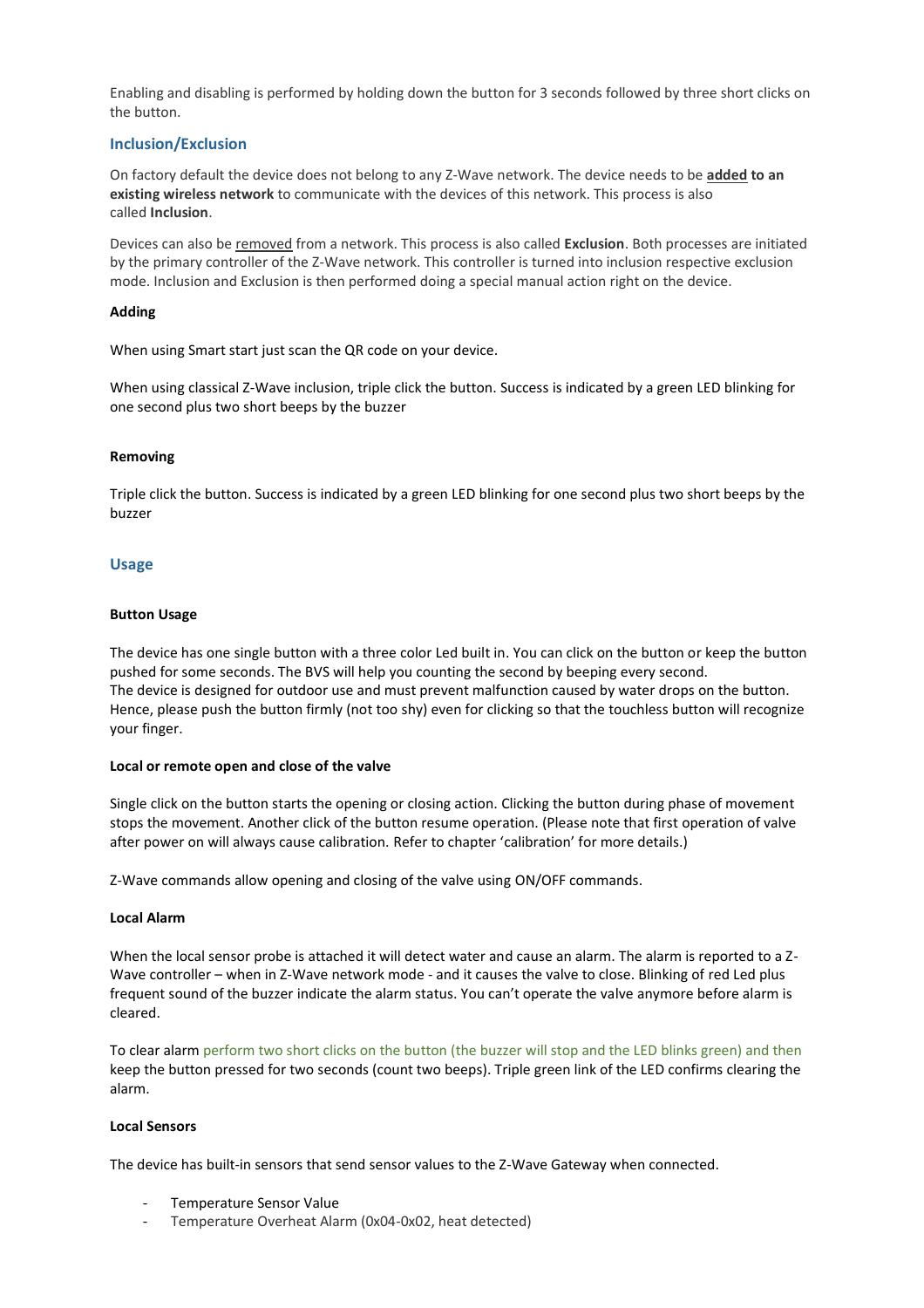- External Sensor Probe
- Water Leak Alarm (0x05- 0x02 leak detected)

# **Quick trouble shooting**

Here are a few hints for network installation if things don't work as expected.

- 1. Make sure a device is in factory reset state before including. In doubt remove from network before adding to network again.
- 2. If inclusion still fails, check if both devices use the same frequency.
- 3. Remove all dead devices from associations. Otherwise you will see severe delays.
- 4. Never use sleeping battery devices without a central controller.
- 5. Do not poll FLIRS devices.
- 6. Make sure to have enough mains powered device to benefit from the meshing

# **Association - one device controls other devices**

Z-Wave devices control other Z-Wave devices. The relationship between one device controlling another device is called association. In order to control a different device, the controlling device needs to maintain a list of devices that will receive controlling commands. These lists are called association groups and they are always related to certain events (e.g. button pressed, sensor triggers, ...). In case of the event, all devices stored in the respective association group will receive the same wireless command wireless command, typically a 'Basic Set' Command.

| Number | Max Nodes | Description                                                                                      |
|--------|-----------|--------------------------------------------------------------------------------------------------|
|        | 5         | Lifeline. All alarms and status information that shall be sent to the gateway                    |
|        | 5         | Switch Devices when Water Valve is operated (either local or by sensor o by<br>wireless command) |
|        | 5         | Switch Devices when water leak was detected                                                      |
| 4      | 5         | Switch Devices when temperature raise above threshold                                            |
|        | 5         | Switch Devices when temperature falls below threshold                                            |

#### Association Groups:

# **Configuration Parameters**

Z-Wave products are supposed to work out of the box after inclusion, however certain configuration can adapt the function better to user needs or unlock further enhanced features. IMPORTANT: Controllers may only allow configuring signed values. In order to set values in the range 128 ... 255 the value sent in the application shall be the desired value minus 256. For example: To set a parameter to 200 it may be needed to set a value of 200 minus 256 = minus 56. In case of a 2 byte value the same logic applies: Values greater than 32768 may needed to be given as negative values too.

#### **Parameter 17: Water Valve Report Value**

*This parameter defines how the water valve position is reported.* Size: 1 byte, Default Value: 1

| Value | Description   |
|-------|---------------|
|       | Normal        |
|       | -<br>Reversed |

#### **Parameter 18: Command Sent into Association Group 2 on ON**

*Defines what BASIC command Value to send into Association Group 2* Size: 1 byte, Default Value: 1

| $\overline{\phantom{0}}$<br>Value<br>- --<br>De:<br> |
|------------------------------------------------------|
|------------------------------------------------------|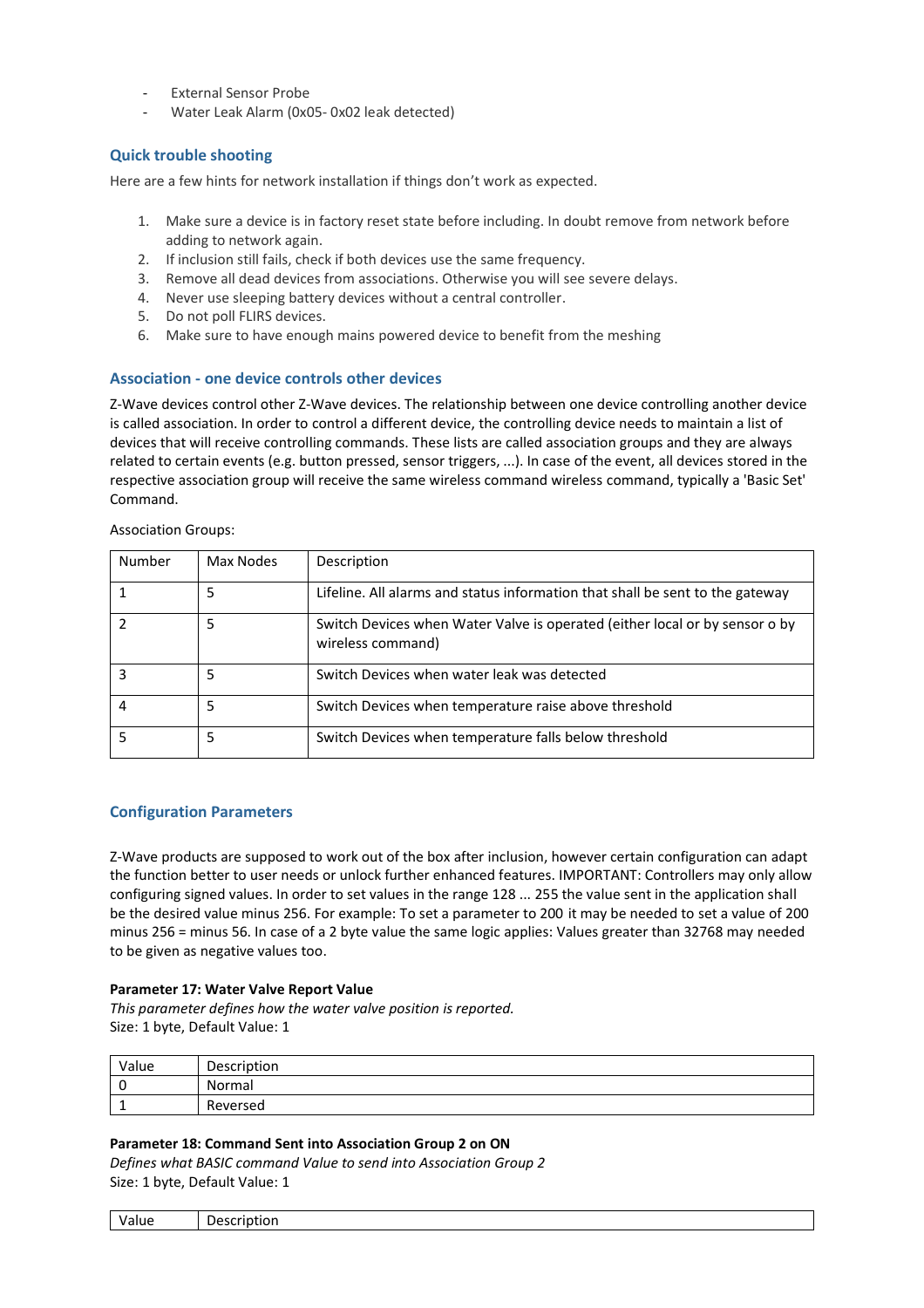| Disabled                  |
|---------------------------|
| Enabled Basic On (0xff)   |
| Enabled, Basic Off (0x00) |

## **Parameter 19: Command Sent into Association Group 2 on OFF**

*Defines what BASIC command Value to send into Association Group 2* Size: 1 byte, Default Value: 2

| Value | Description               |
|-------|---------------------------|
|       | Disabled                  |
|       | Enabled Basic On (0xff)   |
|       | Enabled, Basic Off (0x00) |

# **Parameter 33: Temperature Sensor Report**

*Defines if and how a temperature value is reported.* Size: 1 byte, Default Value: 2

| Value | Description          |
|-------|----------------------|
|       | Disabled             |
|       | Report in Celsius    |
|       | Report in Fahrenheit |

## **Parameter 34: Temperature Sensor Report Threshold**

*Defines the change in temperature value to cause unsolicited sending of an report.* Size: 2 byte, Default Value: 0001

| Value       | Description                                   |
|-------------|-----------------------------------------------|
| $0x00-0xff$ | Value in Celsius (Example: $0x02 = 2 °C$ )    |
| 0x100-      | Value in Fahrenheit (Example: $0x102 = 2$ °F) |
| 0x1ff       |                                               |

# **Parameter 35: Temperature Sensor Report Offset**

*Defines a temperature offset for the reported temperature. This parameter can be used to compensate for certain temperature deviations.*

Size: 2 byte, Default Value: 0

| Value       | Description                                            |
|-------------|--------------------------------------------------------|
| $0x00-0xff$ | Positive Deviation in Celsius (e.g. $0x02 = +2$ °C)    |
| 0x1000-     | Negative Deviation in Celsius (e.g. $0x02 = -2$ °C)    |
| 0x10ff      |                                                        |
| 0x0100-     | Positive Deviation in Fahrenheit (e.g. $0x02 = +2$ °F) |
| 0x01ff      |                                                        |
| 0x1100-     | Negative Deviation in Fahrenheit (e.g. $0x02 = -2$ °F) |
| 0x11ff      |                                                        |

#### **Parameter 36: Temperature Overheat Trigger**

*Sets the temperature to trigger and overheat alarm and*  Size: 2 byte, Default Value: 40 / 104

| Value     | Description                                   |
|-----------|-----------------------------------------------|
| 0x00-0xff | Value in Celsius (example: $0x02 = 2$ °C)     |
| 0x100-    | Value in Fahrenheit (Example: $0x102 = 2$ °F) |
| 0x1ff     |                                               |

## **Parameter 37: Temperature Overhead Reset Trigger Value**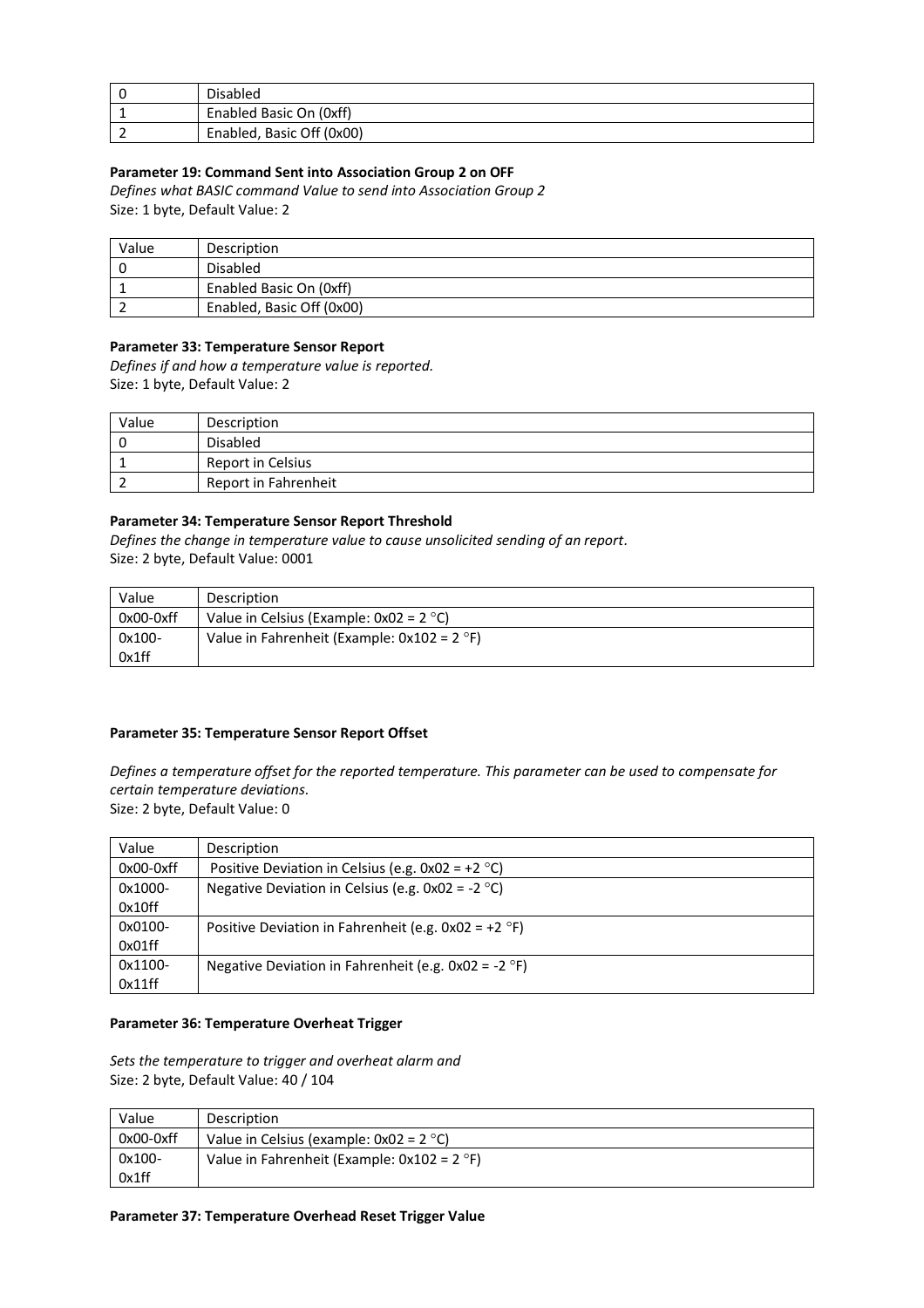*Sets the temperature to reset the overheat alarm and*  Size: 2 byte, Default Value: 40 / 104

| Value       | Description                                   |
|-------------|-----------------------------------------------|
| $0x00-0xff$ | Value in Celsius (Example: $0x02 = 2$ °C)     |
| 0x100-      | Value in Fahrenheit (Example: $0x102 = 2$ °F) |
| 0x1ff       |                                               |

# **Parameter 38: Temperature Overhead Action Value**

*Defines what BASIC command Value to send into Association Group 4* Size: 1 byte, Default Value: 0

| Value | Description               |
|-------|---------------------------|
|       | Disabled                  |
|       | Enabled Basic On (0xff)   |
|       | Enabled, Basic Off (0x00) |

# **Parameter 39: Temperature Overhead Action Reset Value**

*Defines what BASIC command Value to send into Association Group 4* Size: 1 byte, Default Value: 0

| Value | Description               |
|-------|---------------------------|
|       | Disabled                  |
|       | Enabled Basic On (0xff)   |
|       | Enabled, Basic Off (0x00) |

## **Parameter 40: Freeze Trigger Value**

*Sets the temperature threshold to cause a freeze alarm*  Size: 2 byte, Default Value: 0

| Value       | <b>Description</b>                            |
|-------------|-----------------------------------------------|
| $0x00-0xff$ | Value in Celsius (Example: $0x02 = 2$ °C)     |
| 0x100-      | Value in Fahrenheit (Example: $0x102 = 2$ °F) |
| 0x1ff       |                                               |

## **Parameter 41: Freeze Trigger Reset Value**

*Sets the temperature threshold to reset a freeze alarm*  Size: 2 byte, Default Value: 40 / 104

| Value       | Description                                   |
|-------------|-----------------------------------------------|
| $0x00-0xff$ | Value in Celsius (Example: $0x02 = 2 °C$ )    |
| 0x100-      | Value in Fahrenheit (Example: $0x102 = 2$ °F) |
| 0x1ff       |                                               |

#### **Parameter 42: Freeze Valve Action**

*This parameter defines If detected freezing shall close the valve*  Size: 1 byte, Default Value: 1

| Value | Description          |
|-------|----------------------|
|       | nicahlan<br>Disabled |
| -     | Enabled              |

#### **Parameter 43: Freeze Association Action Command**

*Defines what BASIC command Value to send into Association Group 5* Size: 1 byte, Default Value: 0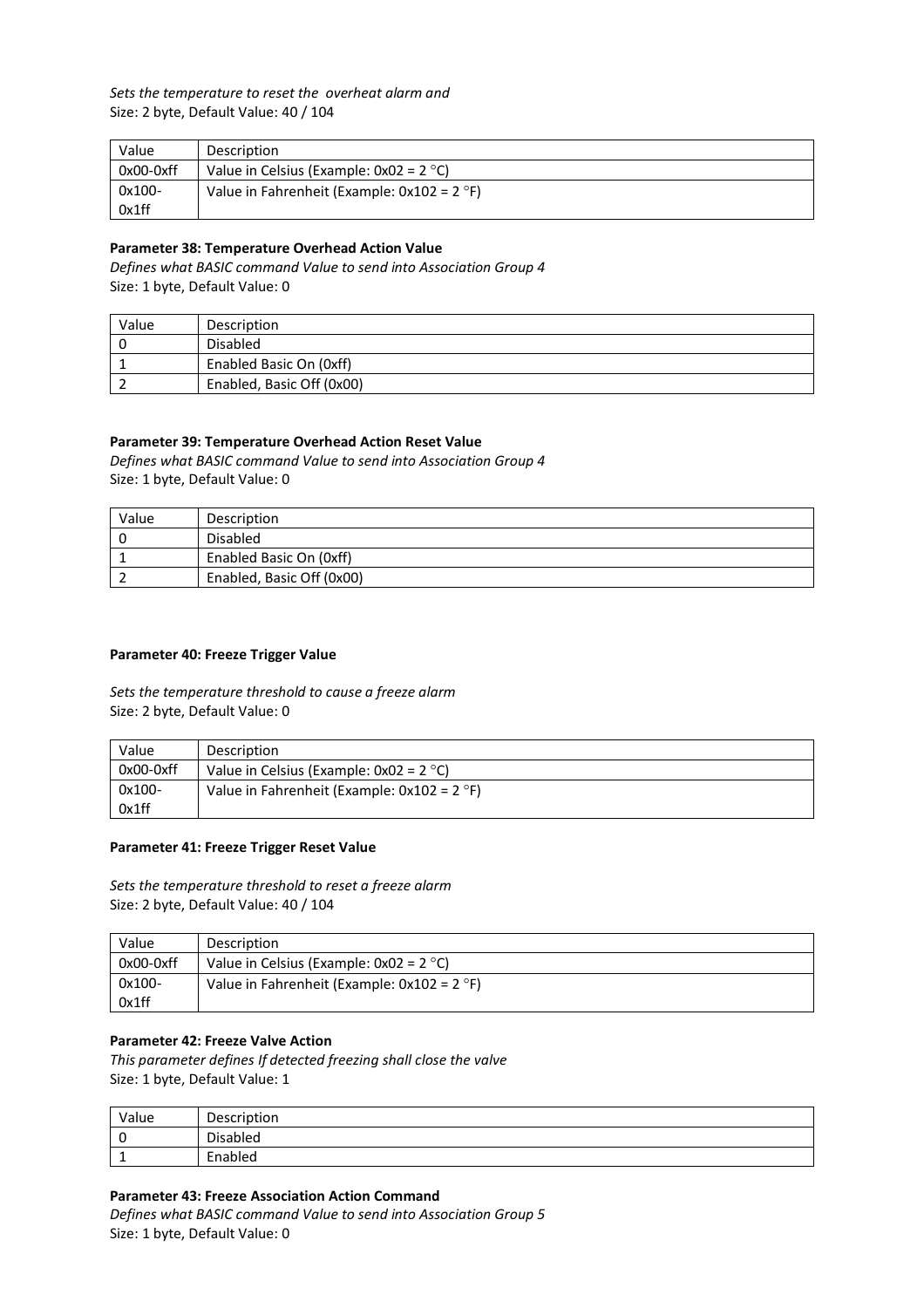| Value | Description               |
|-------|---------------------------|
|       | Disabled                  |
|       | Enabled Basic On (0xff)   |
|       | Enabled, Basic Off (0x00) |

## **Parameter 44: Freeze Association Reset Command**

*Defines what BASIC command Value to send into Association Group 5* Size: 1 byte, Default Value: 0

| Value | Description               |
|-------|---------------------------|
|       | Disabled                  |
|       | Enabled Basic On (0xff)   |
|       | Enabled, Basic Off (0x00) |

# **Parameter 49: Leak Detection Command Value**

*Defines what BASIC command Value to send into Association Group 3* Size: 1 byte, Default Value: 1

| Value | Description               |
|-------|---------------------------|
|       | Disabled                  |
|       | Enabled Basic On (0xff)   |
|       | Enabled, Basic Off (0x00) |

# **Parameter 50: Leak Detection Reset Command Value**

*Defines what BASIC command Value to send into Association Group 3* Size: 1 byte, Default Value: 2

| Value | Description               |
|-------|---------------------------|
|       | Disabled                  |
|       | Enabled Basic On (0xff)   |
|       | Enabled, Basic Off (0x00) |

## **Parameter 51: Water Leak Detection Valve Control**

*Defines if the valve shall be closed when a water leak alarm accurs* Size: 1 byte, Default Value: 1

| Value     | Description |
|-----------|-------------|
|           | Disabled    |
| <u>д.</u> | Enabled     |

#### **Parameter 65: Buzzer enable**

*Defines if built-in buzzer shall be active* Size: 1 byte, Default Value: 1

| Value     | Description                |
|-----------|----------------------------|
|           | <b>Disabled</b><br>– ∩ica. |
| <u>д.</u> | Enabled                    |

## **Parameter 66: LED Brightness Level**

*Defines the brightness level of LED in %* Size: 1 byte, Default Value: 0x50

| $\cdot$ $\cdot$ | -<br>$\cdots$<br>⊣ں<br>ושו |
|-----------------|----------------------------|
| 100<br>U-       | D.<br>level<br>DI<br>.     |

# **Parameter 67: Touch Sensor Key Lock**

*Defines if touch button is active* Size: 1 byte, Default Value: 1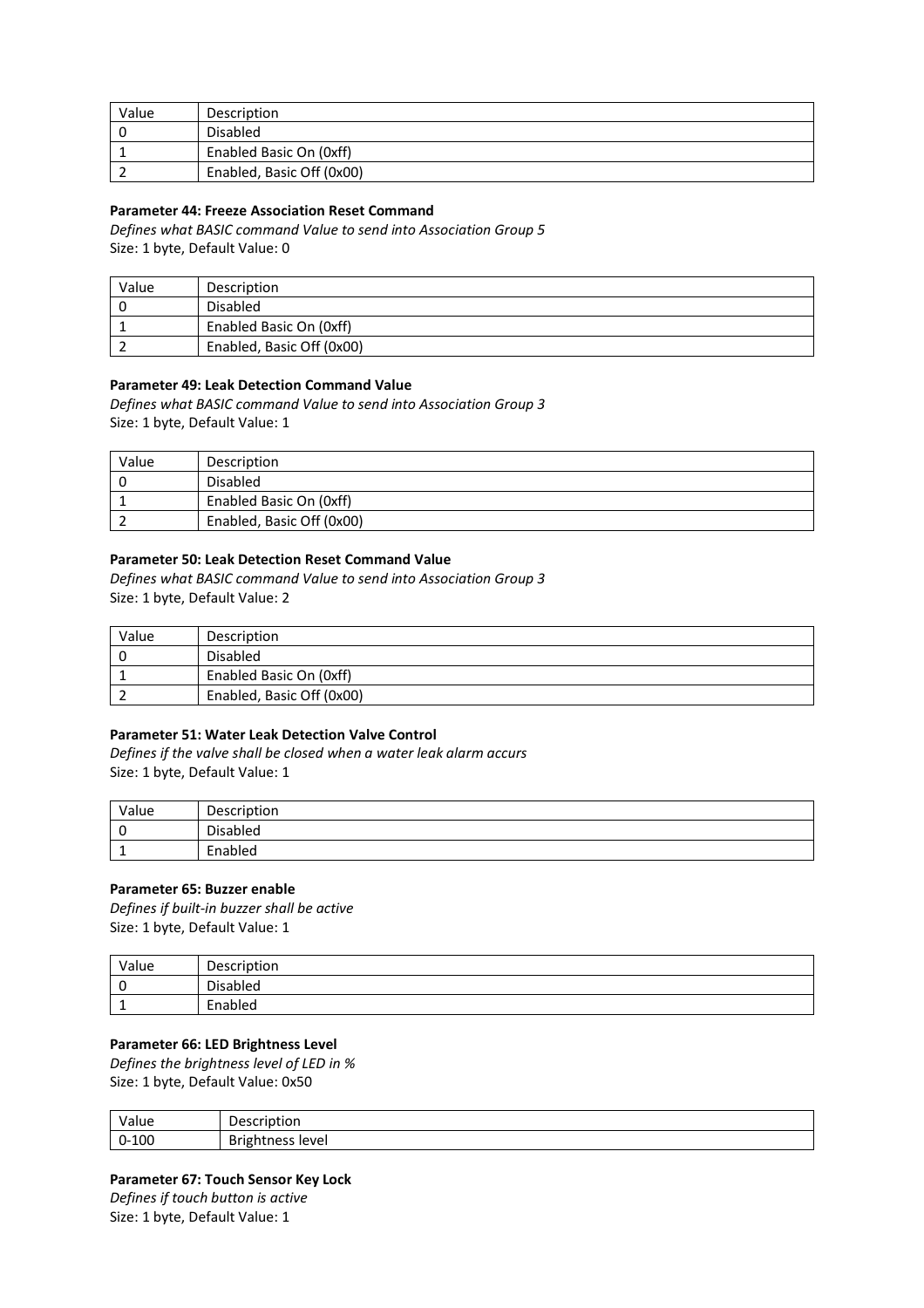| Value    | Description     |
|----------|-----------------|
| 0        | <b>Disabled</b> |
| <b>.</b> | Enabled         |

# **Parameter 81: Notifications**

*Defines which notifications are active* Size: 1 byte, Default Value: 0x0d

| Bit | Description               |
|-----|---------------------------|
|     | <b>Water Valve Report</b> |
|     | Overheat Report           |
|     | <b>Freeze Report</b>      |
|     | Water Leak                |

# **Technical Data**

| Parameter                    | Value                                     |
|------------------------------|-------------------------------------------|
| Model No.                    | BVS-ZWU (US) / BVS-ZWE (EU)               |
| <b>Dimensions</b>            | 14.8 x 9.6 x 13.3mm                       |
| Weight                       | BVS Unit: 603g                            |
| <b>Body Color</b>            | White                                     |
| Knob Color                   | Blue                                      |
| Waterproof and Dustproof     | IP66 level / Outdoor deployment           |
| Usage                        | For Indoor and Outdoor Water Valve On/Off |
| <b>Operation Temperature</b> | 14~122°F (-10 ~ +50°C)                    |
| <b>Relative Humidity</b>     | $8\%$ ~ 80%                               |

| Parameter                 | Value                                                             |
|---------------------------|-------------------------------------------------------------------|
| Z-Wave Module             | ZGM130S037HGN1                                                    |
| Z-Wave RF Distance        | 40m (Indoor) / 140m (Outdoor)                                     |
| <b>Region Frequency</b>   | EU: 868.42 & 869.85MHz                                            |
| Motor Torque Power        | Adaptive torque output max: 6n.m                                  |
| Water Leak Sensor         | Local Water Leak Sensor Probe                                     |
| <b>Temperature Sensor</b> | Built-in MCP9700x, Range from -40°C to +125°C / (-40°F to +257°F) |
| <b>Action Button</b>      | Touch Sense Button x 1                                            |
| <b>LED Indicator</b>      | 3 colors LED. (Green, Yellow & Red)                               |
| Sound Indicator           | Buzzer (Max. 85dB)                                                |
| Power Supply              | AC-DC: AC (110V 60Hz / 220V 50Hz); DC (12V / 1A)                  |
| Power Consumption         | Standby: $^{\sim}$ 10mA @ 12VDC = 0.12W                           |
|                           | Full Operation: Max $\sim$ 700mA @ 12VDC = 8.4W                   |

| Parameter                  | Value                                                                                  |
|----------------------------|----------------------------------------------------------------------------------------|
| <b>Wireless Technology</b> | Z-Wave                                                                                 |
| Z-Wave Certification Type  | Z-Wave Plus v2 Certification                                                           |
| Z-Wave SDK Version         | V7.13.2                                                                                |
| Z-Wave Library             | Enhanced 232 Slave                                                                     |
| Z-Wave Role Type           | Always On Slave                                                                        |
| Device Type                | <b>Binary Switch</b>                                                                   |
| Generic Device Type        | Switch Binary                                                                          |
| Specific Device Type       | Valve Open Close                                                                       |
| <b>Security Class</b>      | Non-Security, S0, S2 Unauthenticated and S2 Authenticated                              |
| SmartStart                 | Support: After powering on, SmartStart is auto activated if it's out of Z-Wave network |
|                            | when power on                                                                          |
| Firmware Update            | Support: Firmware upgrade support via RF, "Over The Air (OTA)"                         |
| Z-Wave Product ID          | 0270.0001.000A                                                                         |
| Power Down Memory          | Support: Valve ON/OFF and Leak Alarm support suddenly power cut and restore            |
|                            | previous status                                                                        |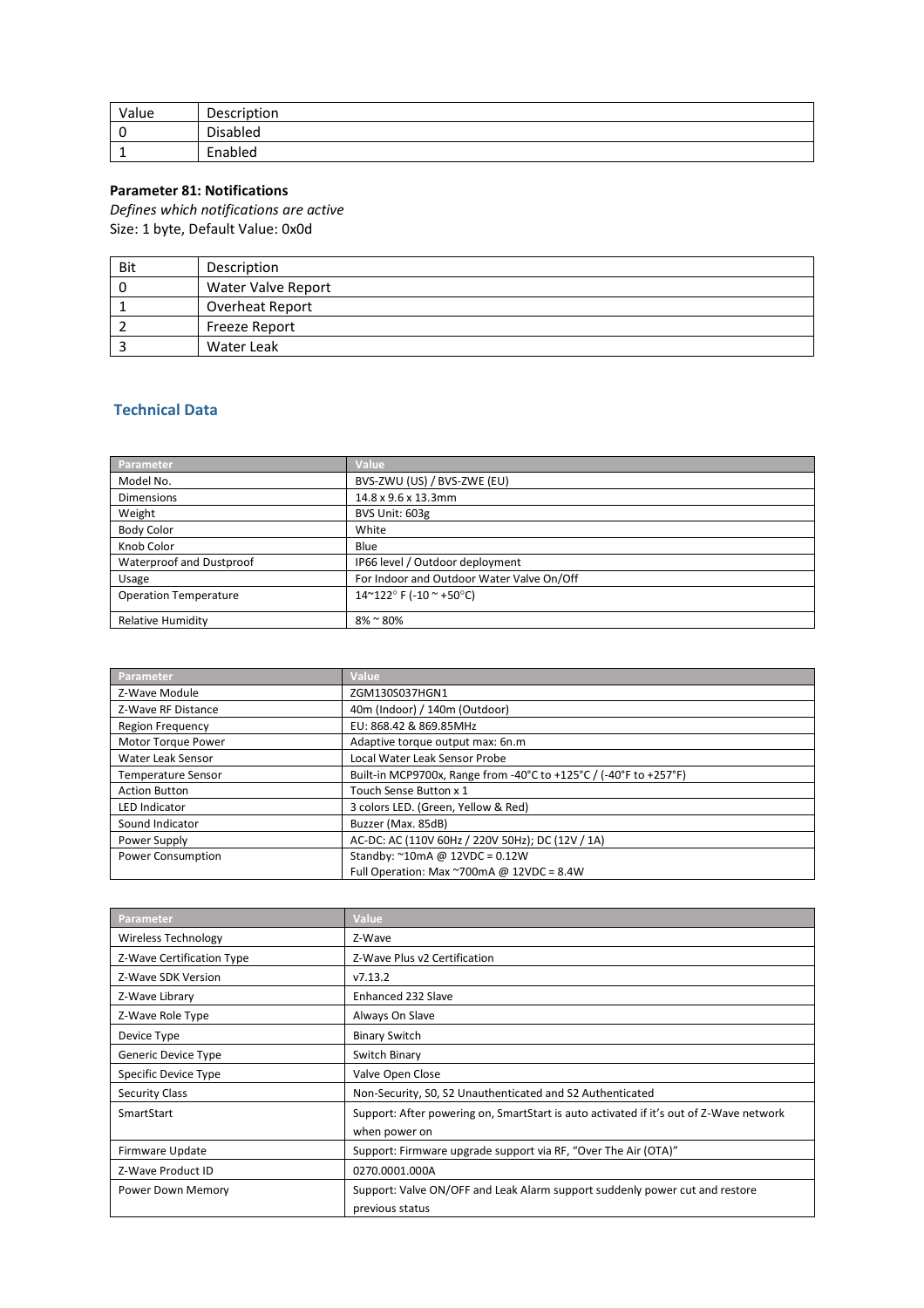# **Support and Contact**

Should you encounter any problem, please give us an opportunity to address it before returning this product. Please check our website www.aqua-scope.com and particularly the support section for answers and help. You can also send a message to info@aqua-scope.com

While the information in this manual has been compiled with great care, it may not be deemed an assurance of product characteristics. Aqua-Scope shall be liable only to the degree specified in the terms of sale and delivery. The reproduction and distribution of the documentation and software supplied with this product and the use of its contents is subject to written authorization from Aqua-Scope. We reserve the right to make any alterations that arise as the result of technical development.

**Phone: +372 (0) 6248002 eMail: info@aqua-scope.com Web: www.aqua-scope.com**

 $\epsilon$